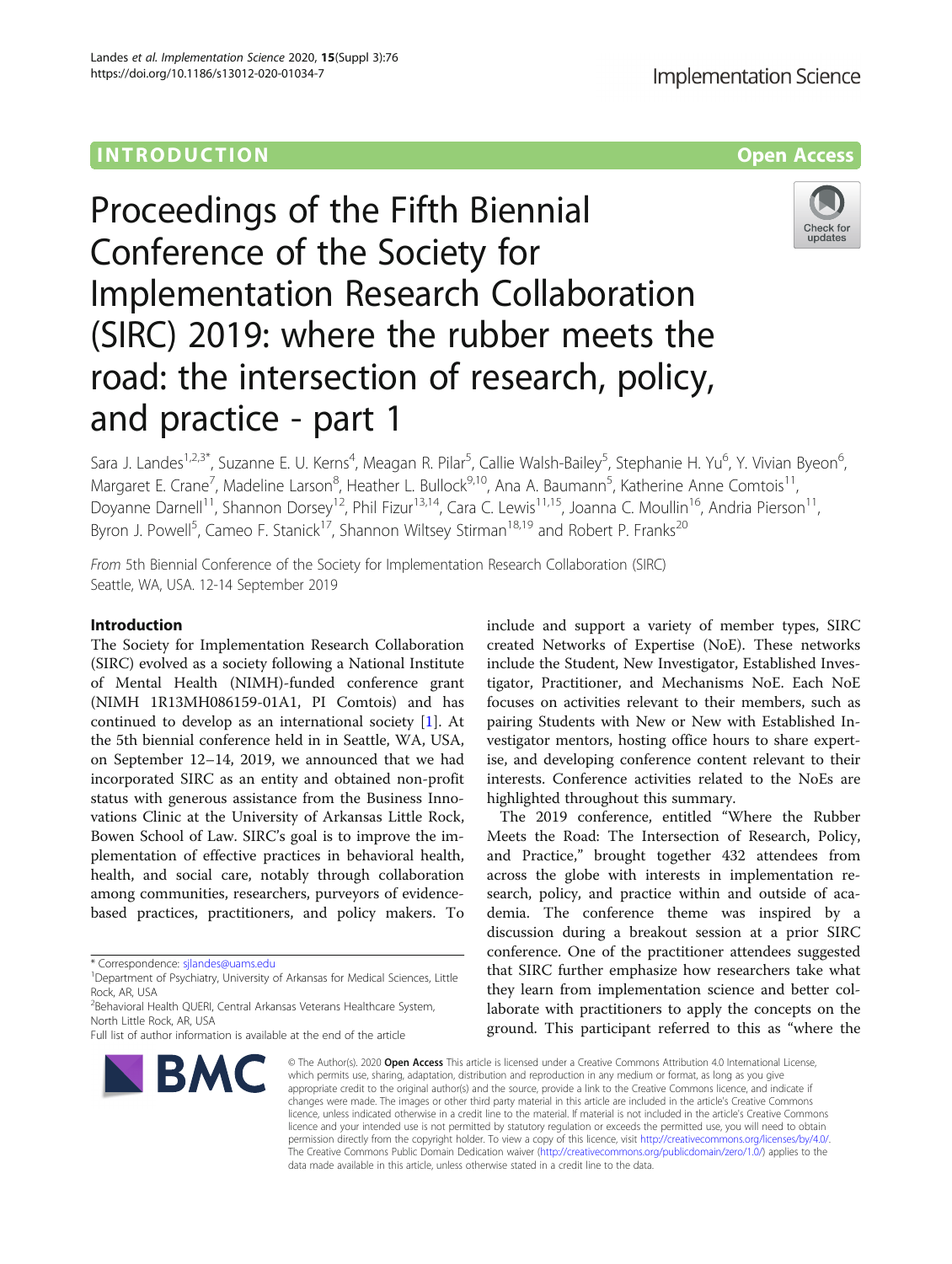rubber meets the road." The robust conversation that followed seeded our 2019 conference theme. This theme was operationalized within the 2019 conference through intentional programmatic structuring that provided ample opportunities for dialogue. For example, time was allocated in each conference breakout session and plenary to facilitate dialogue and cross-collaboration between researchers, practitioners, policy makers, and students. Lunch sessions and social events provided more possibilities for casual discussion and exchanges of ideas. The main conference reception intentionally followed ignite presentations (described below) to enable timely interactions between speakers and conference attendees. We also scheduled a longer poster session and grouped posters thematically to enable interest groups to form. Plenary presentations were selected that highlighted the conference theme and the conference committee included the conference theme as one of the review criteria to prioritize selection of symposium and papers for the conference that were aligned.

## Preconference invited implementation development workshops

SIRC hosted four implementation development workshops (IDWs) for 54 invited attendees who were also members of a SIRC NoE. IDWs are designed for presenters to get feedback on implementation research and/ or projects that are currently in development (as opposed to completed work presented during the main conference). As described in our methodology paper [\[2](#page-4-0)], an IDW includes approximately twelve attendees, four to five presenters, a facilitator, and note takers. Each presenter is given 45 min for their project with 10–20 min focused on their presentation. Presenters provide a 1-page description of their project and identify questions for feedback; no technology is allowed or used. A facilitator manages the time and coordinates discussion. Note takers record feedback and discussion, which allows for presenters to participate more fully. To increase the degree to which projects evaluated mechanisms (i.e., how implementation strategies work) [[3\]](#page-4-0), IDWs included individuals from the Mechanisms NoE (described below).

#### Preconference open workshops

Five workshops were available to all conference attendees. Workshop topics aligned with SIRC's goals of advancing implementation research and practice. The first workshop focused on creating implementation laboratories [[4](#page-4-0)] to efficiently advance implementation science and practice (presented by Jeremy Grimshaw and Noah Ivers). The second workshop was led by SIRC Practitioner NoE members and sponsored by the Annie E. Casey Foundation. This workshop facilitated discussion about developing system-wide infrastructure to support evidence-based practice implementation and sustainability and kicked-off an ongoing project to generate guidance on this topic (presented by Alexia Jaouich, Purnima Sundar, Heather Bullock, Carrie Comeau, Amberlee Venti, Blair Brooke-Weiss, and Gery Shelafoe). The third workshop focused on education and

training in implementation science to advance research and practice and was sponsored by the Centre for Evidence and Implementation (presented by Robyn Mildon and Joanne Yoong). The fourth workshop taught attendees how to communicate beyond the academy, to the public, press, and policy makers (presented by Beth Prusaczyk). The fifth workshop was added to address past participant requests and was an introduction to implementation science designed to prepare conference attendees with little previous exposure to implementation science (presented by Byron Powell, Rinad Beidas, and Shannon Wiltsey Stirman).

#### Main conference summary

The 2019 meeting featured four plenary sessions, opening and closing each of the 2 days. Day 1 kicked off with a plenary presentation from Arthur C. Evans, Jr., the CEO of the American Psychological Association and former Commissioner of Philadelphia's Department of Behavioral Health and Intellectual disAbility Service, titled "Where the Rubber Meets the Road: Reframing Implementation to Advance Science and Practice." This presentation tackled multiple approaches to increase the relevance of implementation science to everyday practice. For example, Dr. Evans discussed the importance of integrating change initiatives that involve evidence-based practices into providers' current therapeutic approaches and that cultural considerations can be integrated within implementation practice.

Day 1 closed with a series of ignite format plenary presentations. Ignite talks are a series of short presentations; each speaker has 5 min to present and are allowed 20 presentation slides that automatically advance every 15 s. The goal is to "ignite" interest and, as such, the ignite plenary session was held prior to the conference reception to facilitate conversation among attendees. The ignite plenary topics included implementing service cascade models with fidelity (presented by Alicia Bunger), a pragmatic method for costing implementation strategies (Zuleyha Cidav), communication between implementation researchers and social entrepreneurs (Cole Hooley), implementation efforts for system level change in child welfare (Melissa Bernstein), a tailored approach to implementing measurement-based care (Byron Powell), intervention mapping to adapt evidence-based interventions (Maria Fernández), co-creation of change in policy and practice (Gregory Aarons), and developing a strategic implementation research plan (Sara Landes).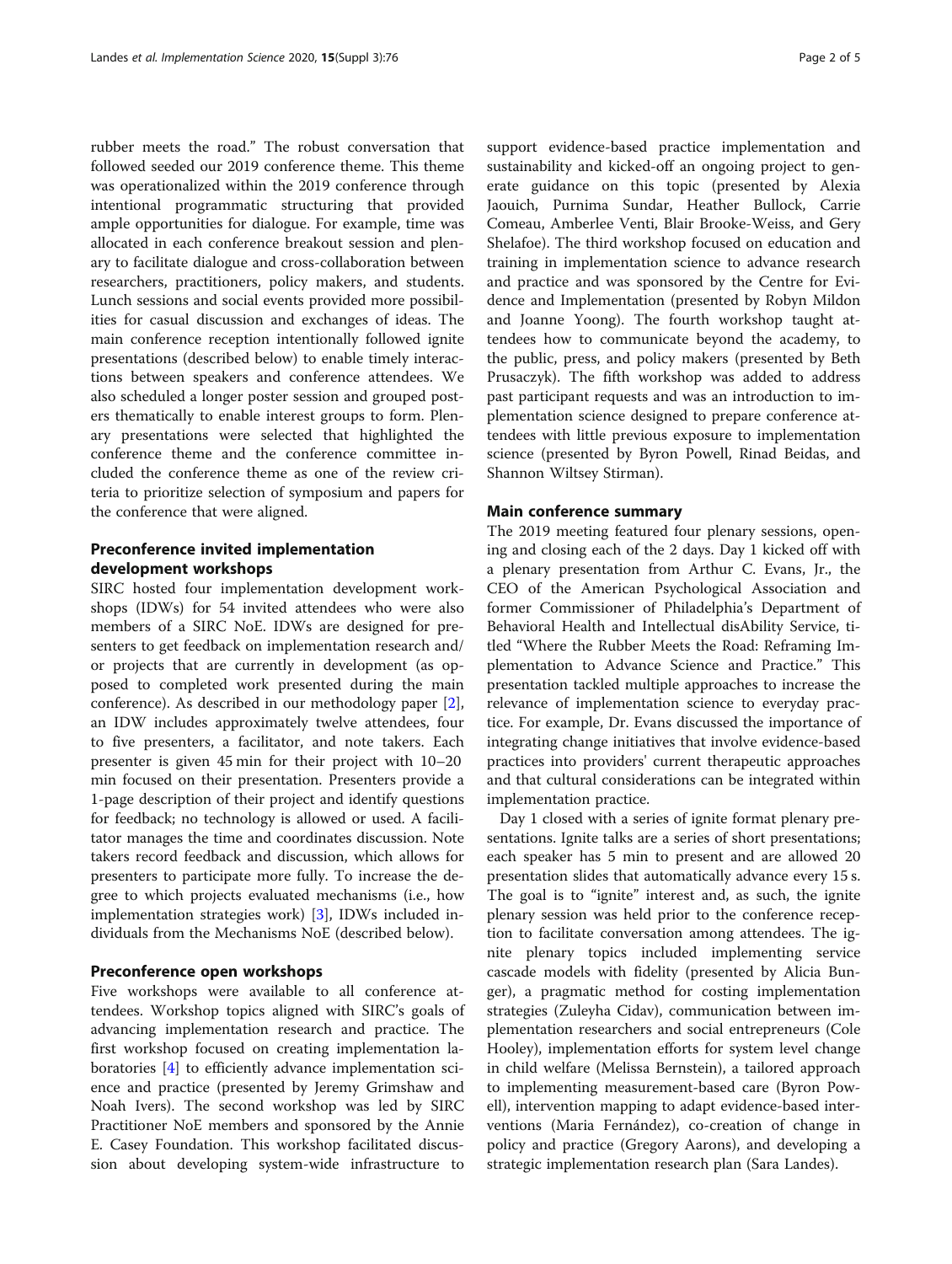Day 2 of the conference began with a third plenary session that included Lilian Nandutu Aluka, Bernard Wafula Nambafu Nabalia, Sheila Wambui Nderitu, Omariba Anne Nyaboke, and Daisy Anyango Okoth of Ace Africa Kenya and Shannon Dorsey of University of Washington. This plenary was titled "Overcoming Implementation Challenges in Low-Resource Communities: Methods and Solutions from Western Kenya." First, the science informing the implementation approach was described. Then, the experienced lay counselors from Ace Africa described the community collaboration methods used to identify implementation practices and policies that supported successful implementation of a mental health intervention for youth in both the education and health sectors. They described how this work informed the development and delivery of an implementation coaching intervention designed to fit to low-resource context and allow tailoring to individual sites. Day 2 ended with a final plenary session with leaders in the field sharing their perspectives on the intersection of implementation research, policy, and practice, as well as their views on the way forward. Entitled "Perspectives on the Intersection of Implementation Research, Policy and Practice: Offering a Path Forward," this plenary panel included Melanie Barwick, Jeremy Grimshaw, Lisa Saldana, and Bryan Weiner and was moderated by Robyn Mildon.

The 2019 SIRC conference included 25 breakout sessions addressing multiple content areas. Each breakout session focused on different aspects of implementation science, including outer contexts, collaboration, leveraging collaborative care, mechanisms of implementation, leadership, role of intermediary organizations, behavioral economics and participatory design, the role of implementation science in achieving health equity, economic methods, adaptations, and measurement. Some sessions were context specific, such as focusing on implementation within health care, schools, communities, public health systems, and within policy contexts.

A poster session was scheduled for 90 min to provide ample opportunity for discussion and networking. Poster presenters were encouraged to use the "better poster" design to enhance conversations [\[5](#page-4-0)]. The better poster design highlights a main finding in large font and is intended to make it easier for conference attendees to see key ideas. Posters were grouped by themes. Particular attention was paid to grouping posters by implementation context (e.g., community mental health, primary care, school settings) or area of focus (e.g., cancer, chronic illness, food/nutrition, substance use). Additionally, several poster groupings focused on training and workforce development, sustainability, technology, and international implementation efforts.

To facilitate interaction among attendees, SIRC hosted multiple social events including three lunch events during the conference. One lunch event allowed attendees

to interact with the Implementation Science Communications journal co-editor-in-chief, Anne Sales. After a brief introduction to the goals and mission of the recently launched journal, participants were encouraged to ask questions and engage in a dialogue about preparing manuscripts. Another lunch event was hosted by the Practitioner NoE, which includes provider, intermediaries, and policy/funder sub-networks. This lunch event allowed networking among practitioners and discussion of what each sub-network would like to accomplish in the coming years. The third lunch event was focused on SIRC student development and networking. The goal of this lunch event was to explore the numerous career possibilities and trajectories in the field of implementation. Attendees were invited to lunch with experts working at various levels of the implementation process, including administrators, intermediaries, policy makers, researchers, and service providers. SIRC hosted evening social events as well, including dinners and a boat cruise.

## Mechanisms Network of Expertise

SIRC's 4th biennial conference, held in Seattle in 2017, was centered on the theme: Implementation Mechanisms: What Makes Implementation Work and Why [[6\]](#page-4-0)? Inspired by the rich dialogue of this previous conference, and the observation that few scholars are investigating implementation mechanisms, SIRC partnered with independent investigators and secured funding from the Agency for Healthcare Research and Quality to support the conference series in developing and disseminating an implementation mechanisms research agenda. Led by principal investigator Cara Lewis, SIRC assembled a Mechanisms Network of Expertise (MNoE; for more information visit [https://societyforimplementation](https://societyforimplementationresearchcollaboration.org/mechanisms-network-of-expertise/)[researchcollaboration.org/mechanisms-network-of-ex-](https://societyforimplementationresearchcollaboration.org/mechanisms-network-of-expertise/)

[pertise/\)](https://societyforimplementationresearchcollaboration.org/mechanisms-network-of-expertise/) to convene virtually quarterly to generate and synthesize multiple inputs and then in-person in "deep dives" to articulate a research agenda that would promote the study of implementation mechanisms. The work is being advanced by four working groups organized by (1) causal theory and context, (2) measures and methods, (3) design and analysis, and the (4) linkages between implementation strategies, mechanisms, and outcomes. MNoE members joined the IDWs, convened in workgroups, hosted open breakout sessions for SIRC attendees to contribute to the agenda, served as plenary speakers, and synthesized learnings to close out the conference. SIRC attendees completed evaluations of the MNoE activities and appreciated the highly interactive, facilitated nature of the breakout working meetings, and indicated that they had a much better understanding of implementation mechanisms. The MNoE work continued after the conference with the goal of disseminating the ultimate research agenda at SIRC's 6th conference.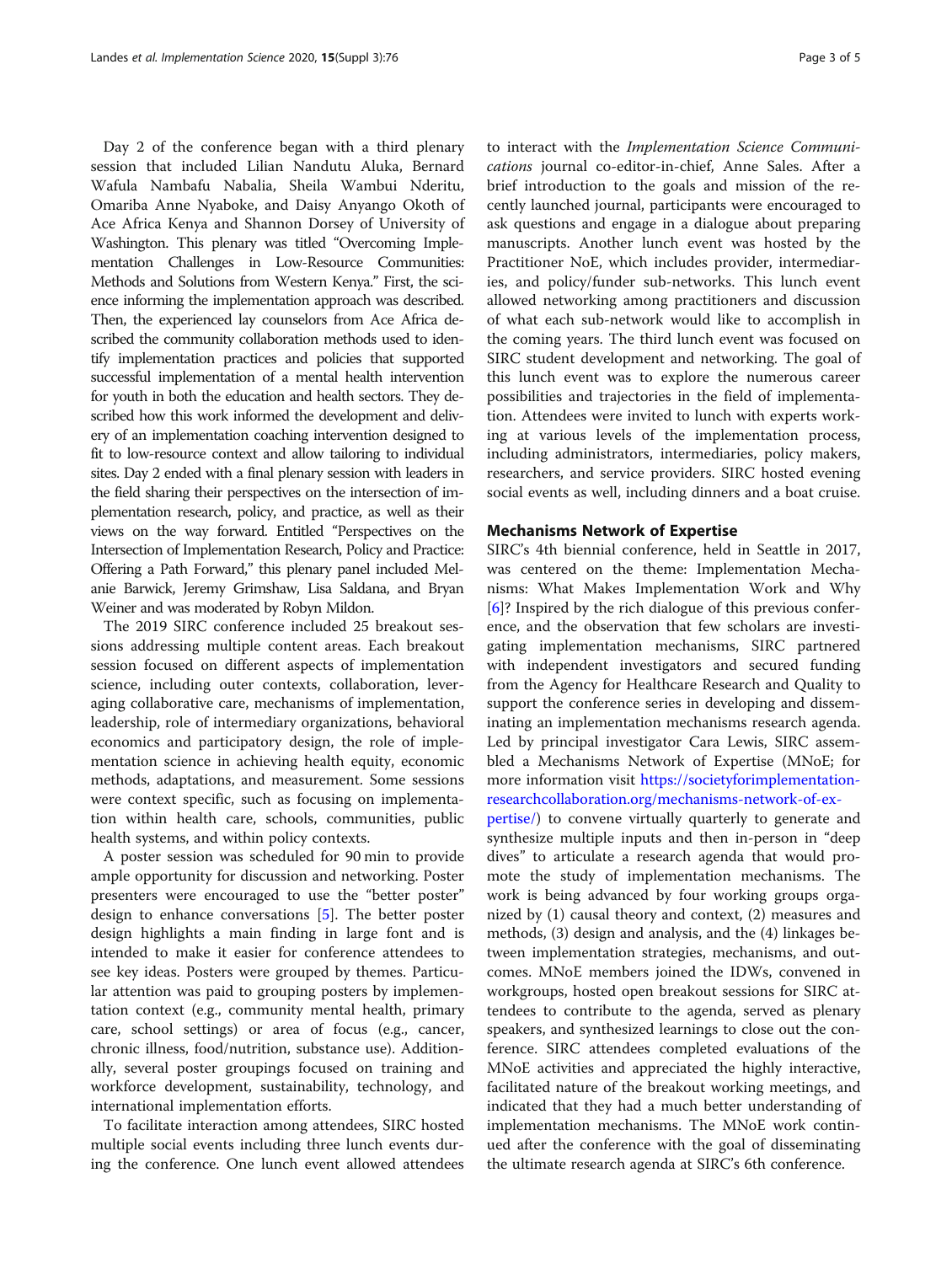## Committee membership and abstract review procedures

The program committee comprised 19 participants. Committee members were selected to ensure representation from multiple viewpoints. Members were from four different countries, various career levels, and represented researchers, intermediaries, practitioners, and policy makers.

The abstract review committee comprised 39 participants and, like the program committee, was selected to ensure diverse representation and ensure that submitted abstracts would be reviewed by those with similar roles within implementation science. Each abstract was independently reviewed and scored by two committee members. Scores were averaged across reviewers unless the scores were substantially discrepant, in which case a third reviewer provided additional perspective to determine the abstract score. The abstract review criteria consisted of six components, including alignment with the conference theme, the inclusion of partnerships, background, methods or conceptual fit (if not a research study), findings or results, and implementation focus. Ultimately, the inclusion of partnerships proved difficult to score, so this component was not incorporated in final scores. Raters were given the opportunity to provide additional comments or indicate if the abstract score was not reflective of the overall merit of the proposal. A specified score cutoff was used based upon the number of available breakout rooms. Abstracts with scores at or above this number were provisionally accepted. A separate cutoff was used to determine poster acceptances. Paper presentations were then examined to ensure representation from people of color, women, international teams, and to confirm a balance of research, practice, and policy. Modest modifications to the program were then made. The SIRC 2019 conference received 354 individual submissions, more than doubling the number of submissions received in 2017 for the previous conference and five times more than the inaugural conference in 2011. Seventy-three presentations were accepted as plenaries or breakout symposia. An additional 129 posters were accepted.

Spearheaded by the awards committee, SIRC developed new awards in addition to two standing conference awards (Student, New Investigator). Three new conference awards were developed to acknowledge presentations that highlighted the conference theme of sciencepractice integration, as well as the work of implementation practice. The SIRC Student Award was presented to Heather L. Bullock, for the presentation she led with colleagues John N. Lavis, Michael G. Wilson, Gillian Mulvale, and Ashleigh Miatello. The SIRC New Investigator Award was presented to Emily Becker-Haimes, for the presentation she led with colleagues Jessica Fishman, Torrey Creed, Courtney Benjamin Wolk, Danielle Centeno, and David Mandell. The SIRC Conference Theme Award for a Symposium was presented to Chair: Briana S. Last, Discussant: Gregory Aarons, and coauthors/presenters: Courtney Benjamin Wolk, Rinad S. Beidas, Andrew Quanbeck, Nathaniel Williams, Rebecca Stewart, David S. Mandell, Heather Nuske, and Emily Becker-Haimes. The SIRC Conference Theme Award for an Oral Presentation was presented to Brittany Cooper, Adam Darnell, Angie Funaiole, Kevin Haggerty, and Laura Hill. The SIRC Implementation Practice Award was presented to Robert Franks and Jonathan Scaccia. In addition to the conference awards, we announced the inaugural SIRC Mission Award to acknowledge a team that has made outstanding collaborative contributions to implementation science and practice. The 2019 awardee was Penn Center for Mental Health & Philadelphia Department of Behavioral Health for their work implementing evidence-based practices in Philadelphia behavioral health care systems.

## Journal update

SIRC began conceiving of a new journal at the 2015 conference when we held an open session to discuss the need, scope, and path for such an endeavor. We convened a formal Planning Committee and held an inaugural meeting at our 2017 conference to solidify details and launch monthly meetings for a workgroup led by co-founding editors-in-chief Cara Lewis and Sonja Schoenwald. SIRC's journal proposal was positively received by several publishers with whom we met on several occasions to ensure a competitive scope for the expanding market. In 2018, we secured seven inaugural Associate Editors including Danny Almirall, Rinad Beidas, David Bradford, Aaron Lyon, Larry Palinkas, Michael Southam-Gerow, and Terje Ogden. In 2019, after much deliberation and many iterations, we solidified the title and scope of the SIRC journal. Implementation Research and Practice is an international, peer-reviewed, open access, online-only journal providing rapid publication of interdisciplinary research that advances the implementation in diverse contexts of effective approaches to assess, prevent, and treat mental health, substance use, or other addictive behaviors, or their co-occurrence, in the general population or among those at-risk or suffering from these disorders ([https://us.sagepub.com/en](https://us.sagepub.com/en-us/nam/implementation-research-and-practice/journal203691)[us/nam/implementation-research-and-practice/journal2](https://us.sagepub.com/en-us/nam/implementation-research-and-practice/journal203691) [03691](https://us.sagepub.com/en-us/nam/implementation-research-and-practice/journal203691)). At the time of the conference, we had not yet announced the publisher. At the conference, the editorsin-chief described the submission process and invited manuscripts for consideration in the inaugural year.

## Summary

This supplement offers a compilation of the abstracts of the oral and poster presentations from the 2019 Society